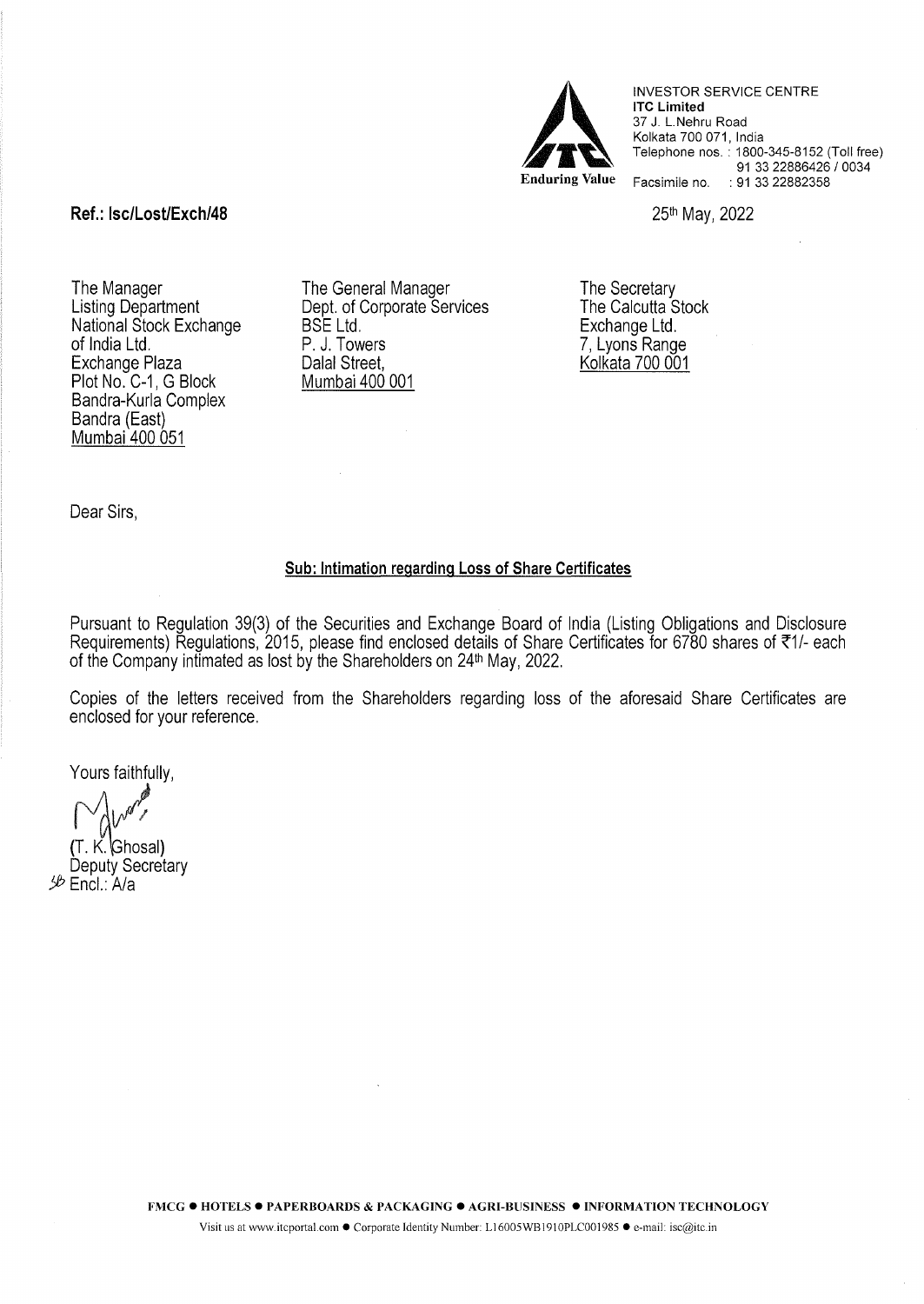| COMPANY NAME  | <b>ITC LIMITED</b>                    |
|---------------|---------------------------------------|
| <b>SOURCE</b> | INVESTOR SERVICE CENTRE               |
| LETTER REF NO | ISC/LOST/EXCH/48                      |
| LETTER DATE   | 25/05/2022                            |
| REMARKS       | SHARES REPORTED LOST/STOLEN/MISPLACED |
|               |                                       |

 $\hat{\mathcal{A}}$ 

 $\label{eq:2.1} \frac{1}{\sqrt{2\pi}}\int_{\mathbb{R}^3}\frac{1}{\sqrt{2\pi}}\left(\frac{1}{\sqrt{2\pi}}\right)^2\frac{1}{\sqrt{2\pi}}\frac{1}{\sqrt{2\pi}}\int_{\mathbb{R}^3}\frac{1}{\sqrt{2\pi}}\frac{1}{\sqrt{2\pi}}\frac{1}{\sqrt{2\pi}}\frac{1}{\sqrt{2\pi}}\frac{1}{\sqrt{2\pi}}\frac{1}{\sqrt{2\pi}}\frac{1}{\sqrt{2\pi}}\frac{1}{\sqrt{2\pi}}\frac{1}{\sqrt{2\pi}}\frac{1}{\sqrt{2\pi}}\frac{$ 

|                                            |                                      | <b>NO. OF SHARES</b>                             |
|--------------------------------------------|--------------------------------------|--------------------------------------------------|
|                                            | 00000212394301                       | 0000000002600                                    |
|                                            | 0002514047785                        | 0000000001300                                    |
|                                            | 0009326239116                        | 0000000002880                                    |
| IV DAMODHAR<br>V DAMODHAR<br>IKAMAL CHAWLA | 000011576<br>000077785<br>000265707L | 0000021236831<br>00025140464861<br>0009326236237 |

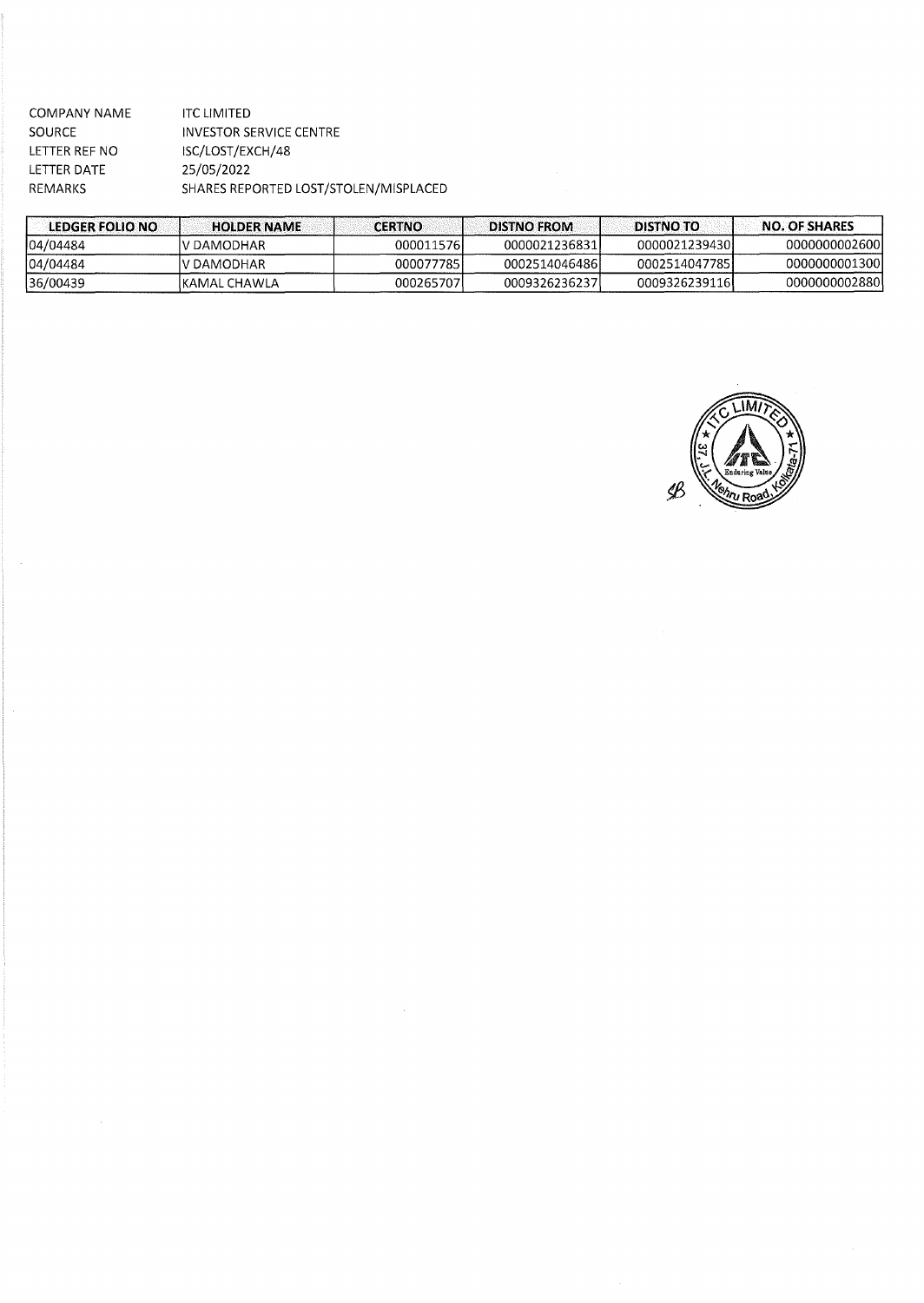$165716$ 

To,

lTC LIMITED Virginia House, 37, J. L. Nehru Road Kolkata- 700071, India Ph: +91-33-22889371

Sub: LOSS OF SHARES

## Reference: 163811/ISC/OTH/104589

Hi ITC Team,

Based on response to our letter dated  $8<sup>th</sup>$  April 2022, Thank your so sharing the process to request for "Issue of Duplicate Share certificate.

' Currently we have demated the following Certificate numbers.

| With ref a/c number | Certificate Number | Oty          |
|---------------------|--------------------|--------------|
| 04/04484            | 161331             | 3900 in 2010 |
| 04/04484            | .236911            | 3900 in 2016 |

We understand that there is missing share for 3900 quantity still for which we request you to issues the Duplicate Share certificates.

Request you to kindly do the needful and issue the Duplicate share certificates at the earliest.

Thanks And Regards,

V Damodhar

Address

23/2 Dickenson Road Bangalore 560042 Mobile:9972013402 Email: charithapankaj@gmail.com

**INVESTOR SER** CENTRE **ITO Limited** 37. J. L. Nehru Harriche de 2008<br>2 A MAY de 2018 - 71  $24$  MAY **CONTENTS NOT** VERIFIED

Date: 11th May 2022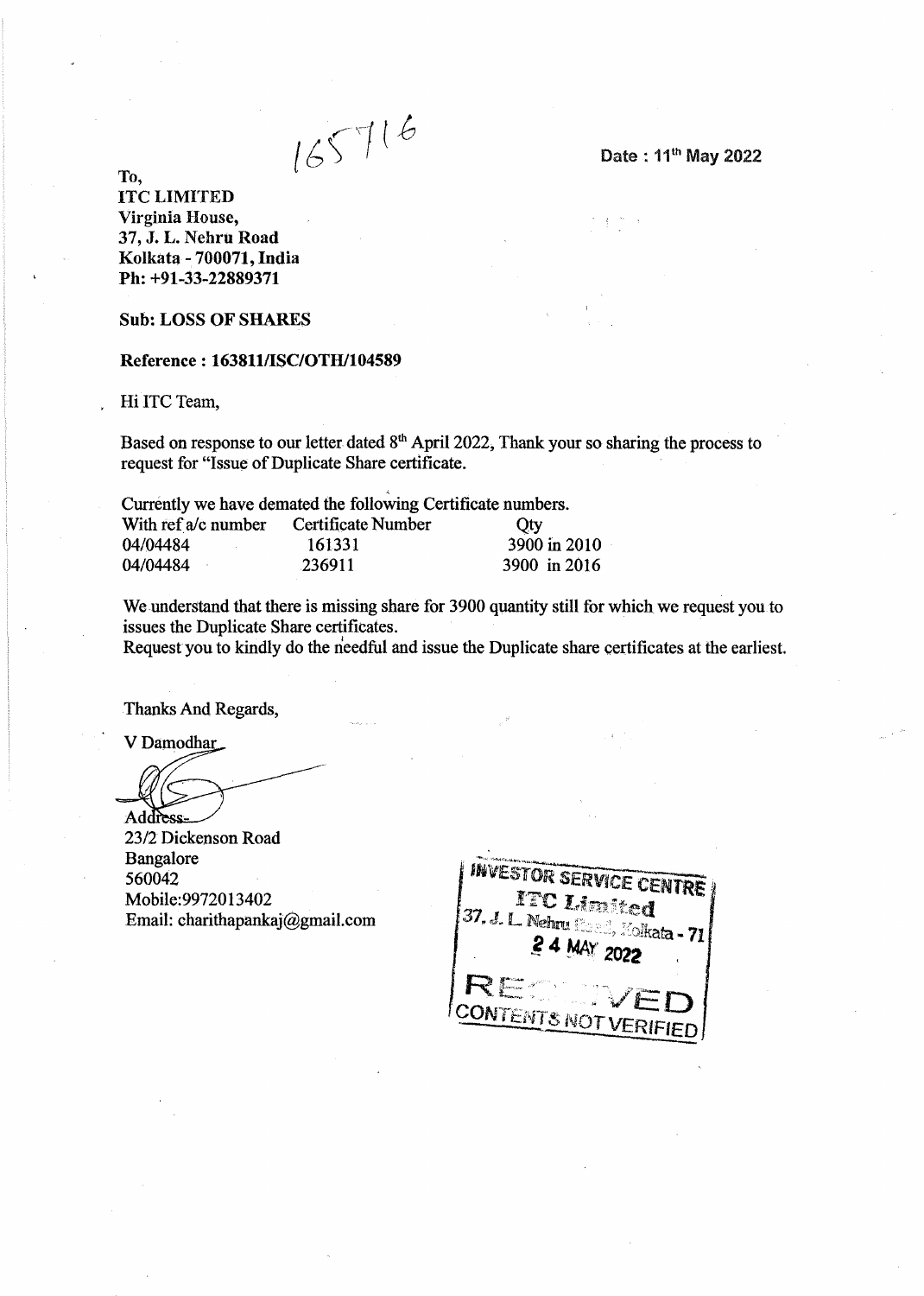$1657/9$ 

INVESTOR SERVICE CENTRE

37, Jawaharlal Nehru Road Indian Tobacco Company limited, 37, Jawahar Lal Nehru Road Kolkata 700071

Date: 10<sup>th</sup> May 2022

I

## **For kind attention of Ms Rupannita Ghosh**

## **Reference Number: · 36/00439**

Dear Ms Ghosh,

We have been working on this case since last few months. I have sent all the documents to you that you did ask.

1 am now through this post, sending you the Affidavit you have asked and you have been waiting for.

1 have good news here .I have found few lost share certificates.

- (a) Share Certificate number : 63837 with Distinctive numbers 916700301 to 916702220 for 1920 shares .... This was declared lost. I have now found this. This is being enclosed herewith, with this letter sent to you with this letter. .
- (b) Share Certificate Number: 130062 with Distinctive numbers 2961783296 to 2961784255 for 960 shares... This was also declared lost. I have now found this also. This is being enclosed herewith, with this letter.
- (c) Share Certificate number : 265707 with Distinctive numbers 9326236237 to 9326239116 for 2880 shares ... THIS IS STILL LOST AND IS NOT TRACEABLE
- (d) Share Certificate number : 196515 with Distinctive numbers 5144575493 to 5144578372 .. This certificate is also enclosed herewith, with this letter.

I am also enclosing herewith the Affidavit, duly signed by Mr Roger Houlker, who is the Notary Public and advocate both in the United Kingdom.

His APOSTILLE CERTIFICATE NUMBER: AP0-29540911SSUED BY THE "Her Majesty's Principal Secretary of State for Foreign, Commonwealth and Development Affairs, CERTIFIED AT London on 5<sup>th</sup> of May 2022 is also enclosed herewith.

MRS. KAMAL CHAWLA